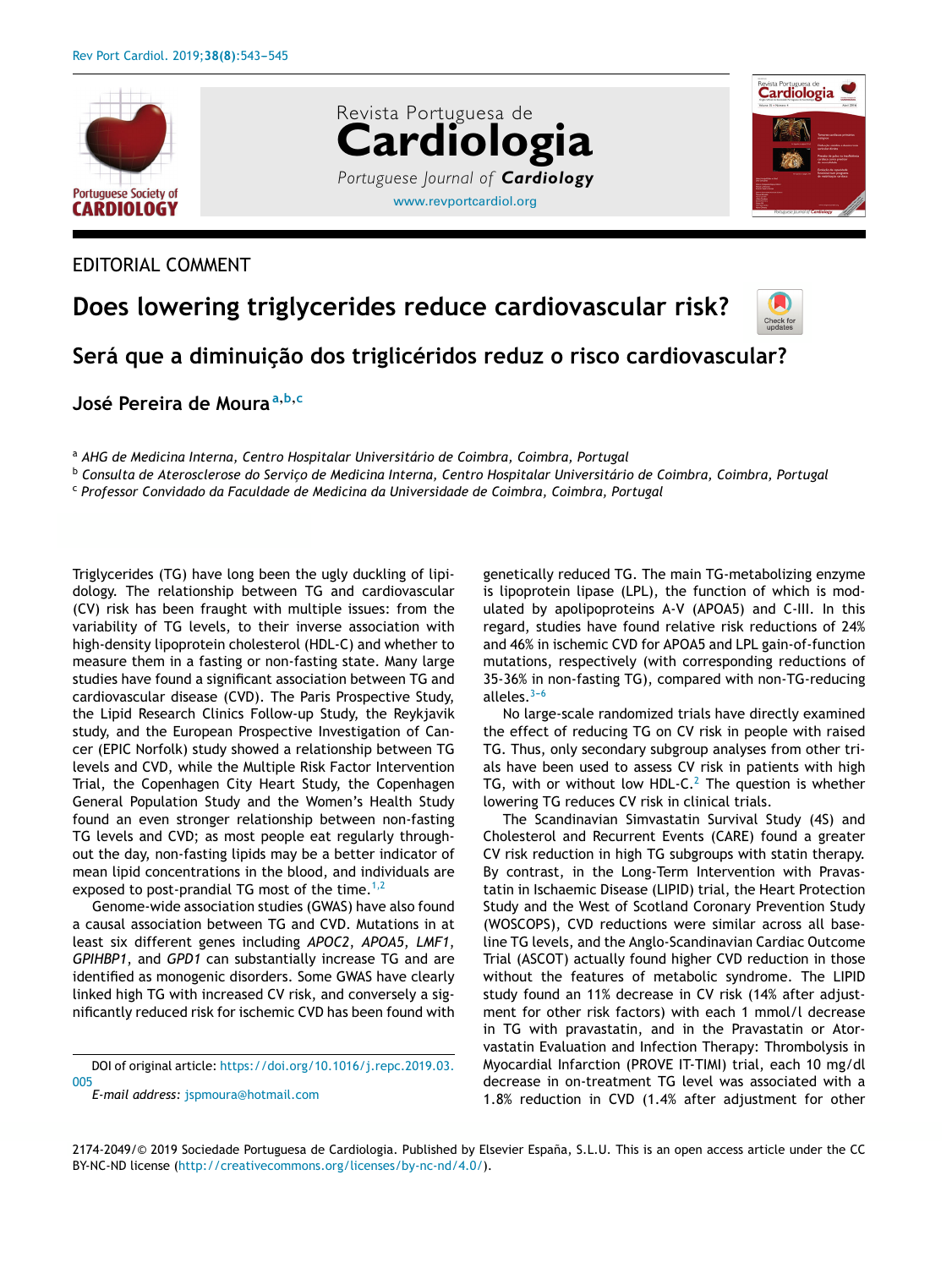risk factors).<sup>7-16</sup> There are conflicting data concerning the relationship between fibrate therapy and CVD. The Helsinki Heart Study (HHS) (gemfibrozil monotherapy in primary prevention) and the Veterans Affairs HDL Intervention Trial (VA-HIT) (gemfibrozil monotherapy in secondary prevention) found a significant benefit in CV outcomes. However, the Bezafibrate Infarction Prevention trial and others failed to show any significant CVD reduction in secondary prevention in monotherapy. In two trials with fenofibrate in combination with statins, Fenofibrate Intervention and Event Lowering in Diabetes (FIELD) and Action to Control Cardiovascular Risk in Diabetes (ACCORD Lipid), the benefit was only observed in subgroups with increased baseline TG and low HDL.<sup>17-20</sup> On the other hand, for secondary prevention in patients with established CVD or with diabetes and other risk factors and with fasting TG of 135-499 mg/dl, icosapent ethyl reduced the risk of ischemic events, including CV death. $^{21}$ 

While there is still controversy concerning the relationship between TG and CVD, the value of non-HDL-C as a CV risk factor is universally accepted. Non-HDL-C is defined as all the cholesterol present in potentially atherogenic lipoprotein particles that include very-low-density cholesterol, intermediate-density cholesterol, lipoprotein(a), and low-density lipoprotein cholesterol (LDL-C). Non-HDL-C is therefore sometimes considered an even better marker than LDL-C. Measurement of non-HDL-C has the advantage of not requiring fasting, and is more practical, reliable, and inexpensive than assessment of other lipid fractions. Non-HDL-C is thus potentially an important risk marker, particularly in patients with diabetes, metabolic syndrome or obesity; the UK National Institute of Health and Care Excellence considers non-HDL-C a better CVD risk indicator than LDL-C.

In some cases, even with the maximum dose of more potent statins, associated with ezetimibe and proprotein convertase subtilisin/kexin type 9 (PCSK-9) inhibitors, a significant CV risk remains, known as residual risk. It is consensual that non-HDL-C, given its relationship with TGrich remnant lipoproteins, is one of the main causes of this residual risk. When high non-HDL-C is associated with low HDL-C and high levels of TG and small dense LDL particles, this phenotype, which is characteristic of diabetes, metabolic syndrome and obesity, is known as atherogenic dyslipidemia.<sup>2,22</sup>

The current issue of the *Journal* sees the publication of a multidisciplinary consensus among Portuguese experts on the definition, detection and management of atherogenic dyslipidemia. $^{23}$  In the CODAP study, a questionnaire was applied to an expert panel composed of specialists in internal medicine, endocrinology, cardiology and family and general medicine, following a modified Delphi methodology. The panel acknowledged the importance of the atherogenic dyslipidemia phenotype and the role played by LDL-C and HDL-C as risk markers and therapeutic targets. Around 72% of the participants considered that non-HDL-C is a better risk marker for atherogenic dyslipidemia than LDL-C. By contrast, there was no consensus on the role played by TG in CV risk and the therapeutic value of fibrates. So, is the role of TG as a CV risk factor still in doubt? We do not believe this to be the case. Recent studies have shown that high TG levels (200-600 mg/dl) are associated with high levels of remnant lipoproteins and with significant CV risk.<sup>24</sup> In a

substudy of the Copenhagen General Population Study that included 58 547 individuals aged 40-65 years and free of atherosclerotic CVD, diabetes, and statin use at baseline, 14% were definitely statin eligible, 7% were not eligible and had TG≥264 mg//l, and 79% were not statin eligible and had TG<264 mg/l. The estimated 10-year risk of major adverse cardiovascular events was 2.8% and 5.7% in statin non-eligible individuals with TG <264 mg/l and ≥264 mg/l, respectively.<sup>25</sup>

The authors of the CODAP study conclude that in patients at high or very high cardiovascular risk and atherogenic dyslipidemia, after LDL-C targets have been achieved with a statin, fenofibrate should be associated. $^{23}$ 

## **Conflicts of interest**

The author has no conflicts of interest to declare.

## **References**

- 1. Nordestgaard B, Varbo A. Triglycerides and cardiovascular disease. Lancet. 2014;384:626-35.
- 2. Singh A, Singh R. Triglyceride and cardiovascular risk: a critical appraisal. Indian J Endocrinol Metab. 2016;20:418-28.
- 3. Varbo A, Benn M, Tybjærg-Hansen A, et al. Remnant cholesterol as a causal risk factor for ischemic heart disease. J Am Coll Cardiol. 2013;61:427-36.
- 4. Jørgensen AB, Frikke-Schmidt R, West AS, et al. Genetically elevated non-fasting triglycerides and calculated remnant cholesterol as causal risk factors for myocardial infarction. Eur Heart J. 2013;34:1826-33.
- 5. Sarwar N, Sandhu MS, Ricketts SL, et al., Triglyceride Coronary Disease Genetics Consortium and Emerging Risk Factors Collaboration. Triglyceride-mediated pathways and coronary disease: collaborative analysis of 101 studies. Lancet. 2010;375:1634-9.
- 6. Thomsen M, Varbo A, Tybjærg-Hansen A, et al. Low nonfasting triglycerides and reduced all-cause mortality: a mendelian randomization study. Clin Chem. 2014:60:737-46.
- 7. Pyorälä K, Pedersen TR, Kjekshus J, et al. Cholesterol lowering with simvastatin improves prognosis of diabetic patients with coronary heart disease. A subgroup analysis of the Scandinavian Simvastatin Survival Study (4S) Diabetes Care. 1997;20:614-20.
- 8. Girman CJ, Rhodes T, Mercuri M, et al. The metabolic syndrome and risk of major coronary events in the Scandinavian Simvastatin Survival Study (4S) and the Air Force/Texas Coronary Atherosclerosis Prevention Study (AFCAPS/TexCAPS). Am J Cardiol. 2004;93:136-41.
- 9. Sacks FM, Alaupovic P, Moye LA, et al. VLDL, apolipoproteins B, CIII, and E, and risk of recurrent coronary events in the Cholesterol and Recurrent Events (CARE) trial. Circulation. 2000:102:1886-92.
- 10. Sattar N, Gaw A, Scherbakova O, et al. Metabolic syndrome with and without C-reactive protein as a predictor of coronary heart disease and diabetes in the West of Scotland Coronary Prevention Study. Circulation. 2003:108:414-9.
- 11. Deedwania P, Barter P, Carmena R, et al. Reduction of lowdensity lipoprotein cholesterol in patients with coronary heart disease and metabolic syndrome: analysis of the Treating to New Targets study. Lancet. 2006;368:919-28.
- 12. Pfeffer MA, Sacks FM, Moyé LA, et al. Influence of baseline lipids on effectiveness of pravastatin in the CARE trial. Cholesterol and recurrent events. J Am Coll Cardiol. 1999;33:125-30.
- 13. The Long-Term Intervention with Pravastatin in Ischaemic Disease (LIPID) Study Group. Prevention of cardiovascular events